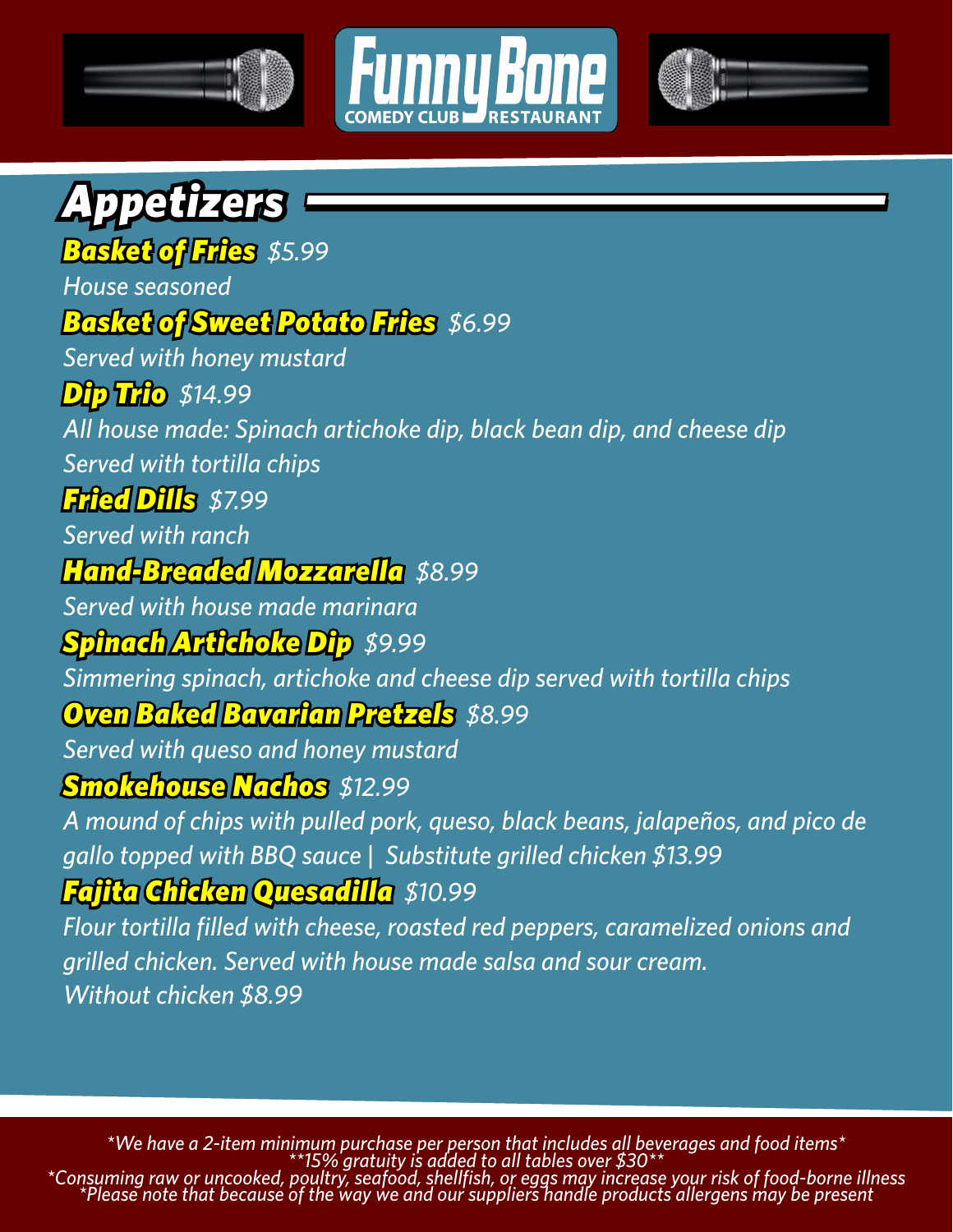# *Flatbread Pizza*

### *BBQ Chicken \$14.99*

*Shredded chicken, crumbled bacon, red onion, topped with cheddar jack & mozzarella*

### *Italian Sausage \$13.99*

*House made marinara, Italian sausage, roasted red peppers & topped with mozzarella*

### *Spinach Artichoke \$14.99*

*Alfredo with spinach & artichoke, shredded chicken & topped with mozzeralla*

*Salads*

*Dressings - Ranch, Balsamic Vinaigrette, Bleu Cheese, Honey Mustard*

### *Big House Salad \$7.99*

*Mixed Greens, diced tomatoes, cucumbers, cheddar cheese, red onion and house made crouton*

### *The Almighty Caesar \$8.99*

*Comedy club classic*

### *Side Salad \$3.95*

*House salad or Caesar. Can add to any order!!!*

### *Salad Toppers*

*Grilled or Fried Chicken \$2.99 | Grilled Shrimp \$5.99 | Grilled or Blackened Salmon \$6.99*

### *Sandwiches*

*Sandwiches are served with fries | Substitute sweet potatoes for \$2 extra*

#### *Bacon Burger \$13.99*

*Half pound choice sirloin burger topped with garlic aioli, applewood smoked bacon, choice of either bleu cheese or cheddar cheese. Served with lettuce & tomato Make it a pounder for \$4 more!*

### *Comedy Club \$13.99*

*The amazing triple-decker!! Ham, smoked turkey, bacon, cheddar cheese, tomato, lettuce and mayo. Served on Texas Toast*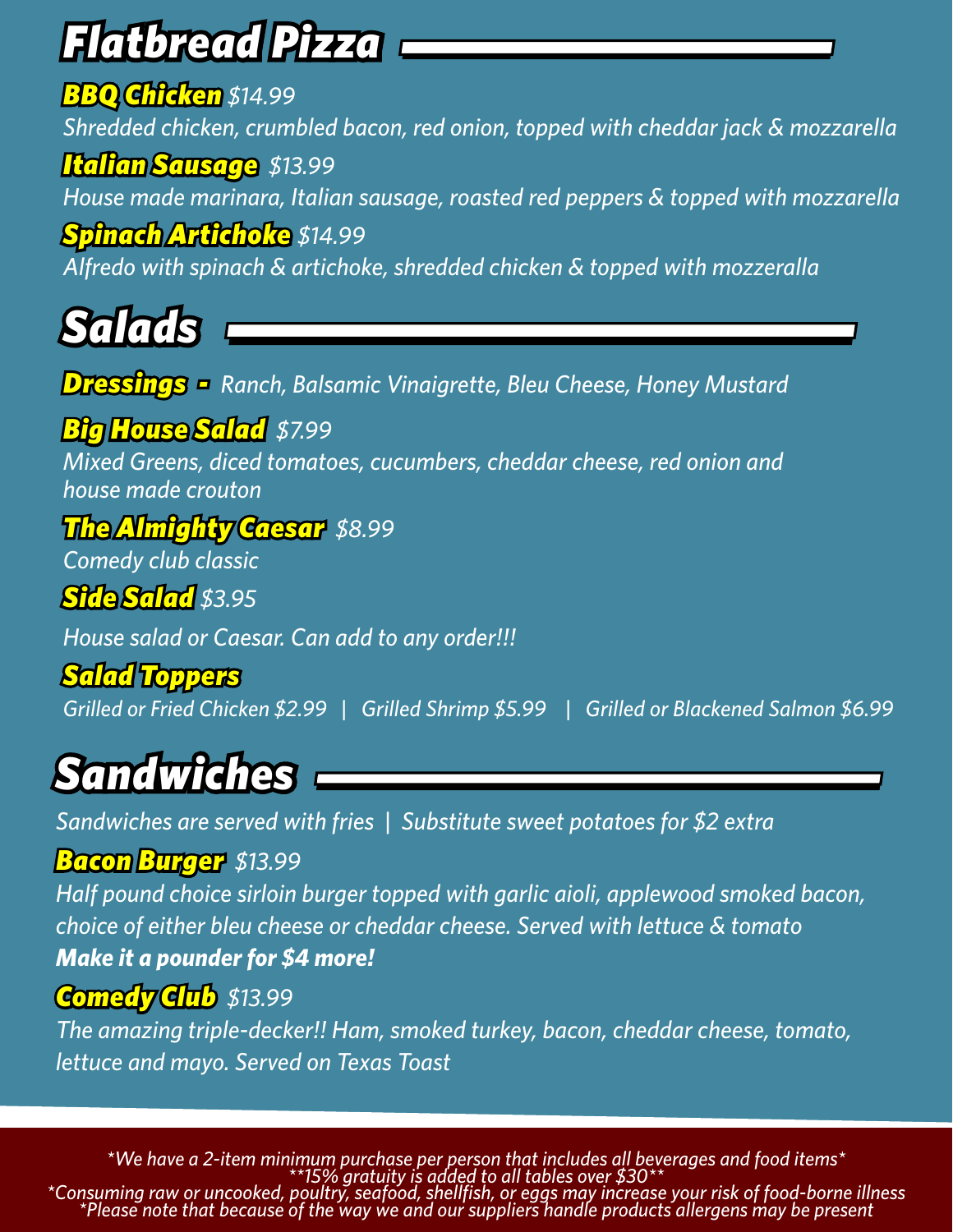## *Sandwiches*

*Sandwiches are served with fries | Substitute sweet potatoes for \$2 extra*

### *Buffalo Chicken \$12.99*

*Chicken breast fried or grilled, tossed in buffalo sauce. Served with bleu cheese sauce, lettuce and tomato*

### *Battered White Fish \$12.99*

*Crispy battered fish. Topped with lettuce, tomato and house made tartar sauce*

### *Entrees*

*Add side salad or Caesar for \$3.95*

### *Blackened Salmon \$18.99*

*Grilled or Blackened fresh salmon pan-seared to temp. Served with starch and vegetable of the day | Substitute grilled chicken breast \$16.99*

### *Strip Steak \$23.99*

*12oz KC Strip cooked to your prefection! Served with starch and vegetable of the day Add grilled Shrimp \$5.99*

### *Chicken Tender Platter \$17.99*

*All-natural white meat, golden and crispy, served with ranch, BBQ sauce, jalapeño slaw, and fries. Try it Buffalo Style!*

### *Battered Fish & Chips Basket \$15.99*

*Two battered fish filets. Served with house-made fries, tartar sauce and jalapeño slaw*

### *Baja Tacos \$16.99*

*3 corn tortillas, stuffed with cilantro crema and jalapeño slaw. Served with tortilla chips and house made salsa. Choice of pulled pork or grilled chicken.*

#### *Pulled Pork Platter \$16.99*

*Pulled pork smothered with house made BBQ sauce on top of Texas Toast with starch and vegetable of the day*

#### *Wing Basket \$17.99*

*Meaty wings served with your choice of house made BBQ, hot sauce, or order 'em up naked. Served with jalapeño slaw and fries*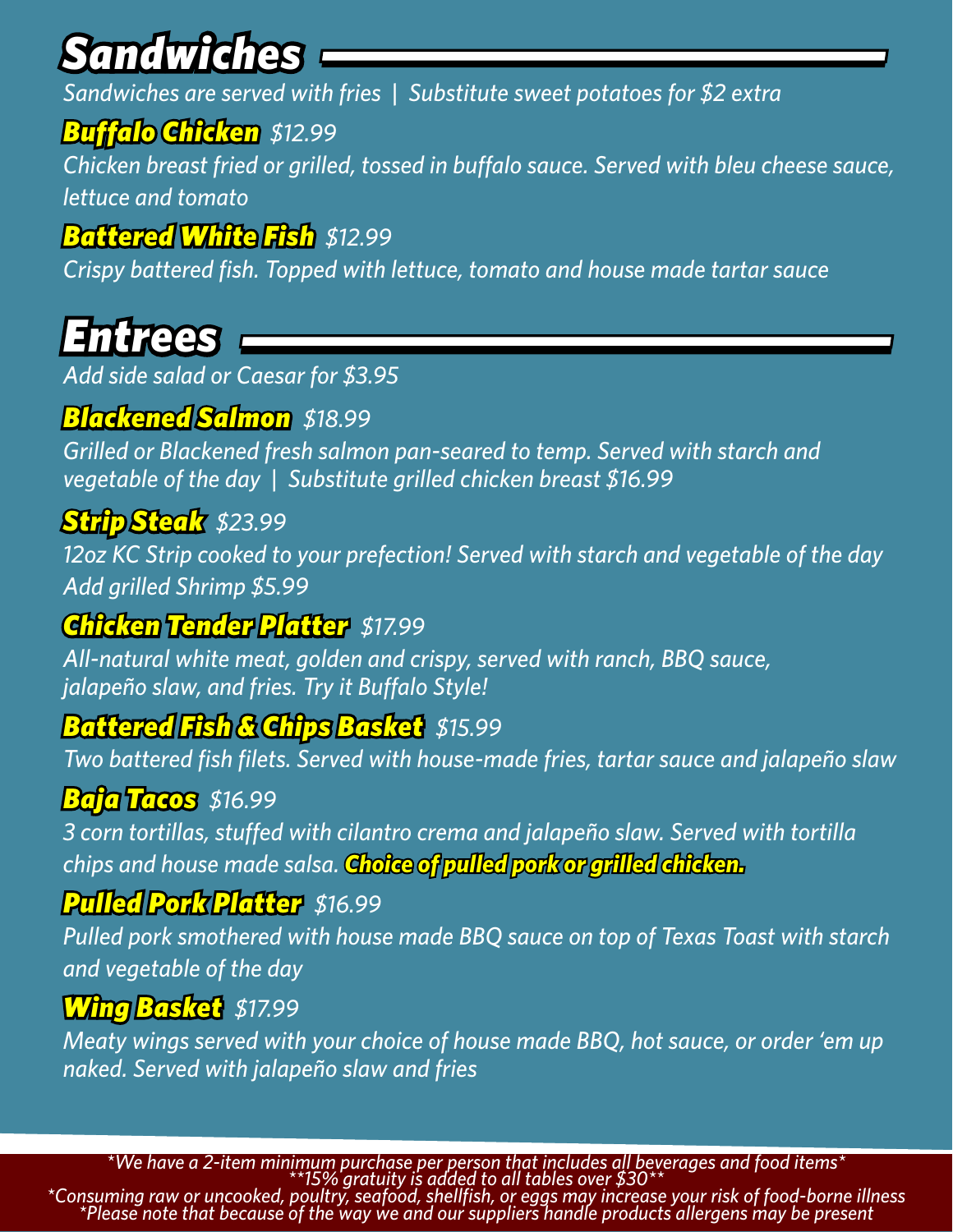### *Desserts*

### *Funnel Cake Fries \$8.99*

*Golden brown funnel cake fries topped with powdered sugar. Add chocolate or caramel sauce for .50¢*

*New York Style Cheesecake \$8.99 Add chocolate, strawberry, or caramel sauce for .50¢*

### *Ultimate Brownie \$8.99*

*Made with Ghirardelli chocolate and topped with whipped cream and chocolate drizzle*

## *Wine & Bubbly*

*Glass \$7 | Bottles \$28 Chardonnay • Cabernet Sauvignon • Merlot • White Zinfandel*

*Premium Chloe Pinot Grigio \$8 / \$30 Crane Lake Riesling \$8 / \$30 Luccio Moscato \$8 / \$30 Mark West Pinot Noir \$8 / \$30 Louis M. Martini Cabernet Sauvignon \$9 / \$32*

*Bubblies Zonin Prosecco Split \$7 Zonin Prosecco Brut Bottle \$30*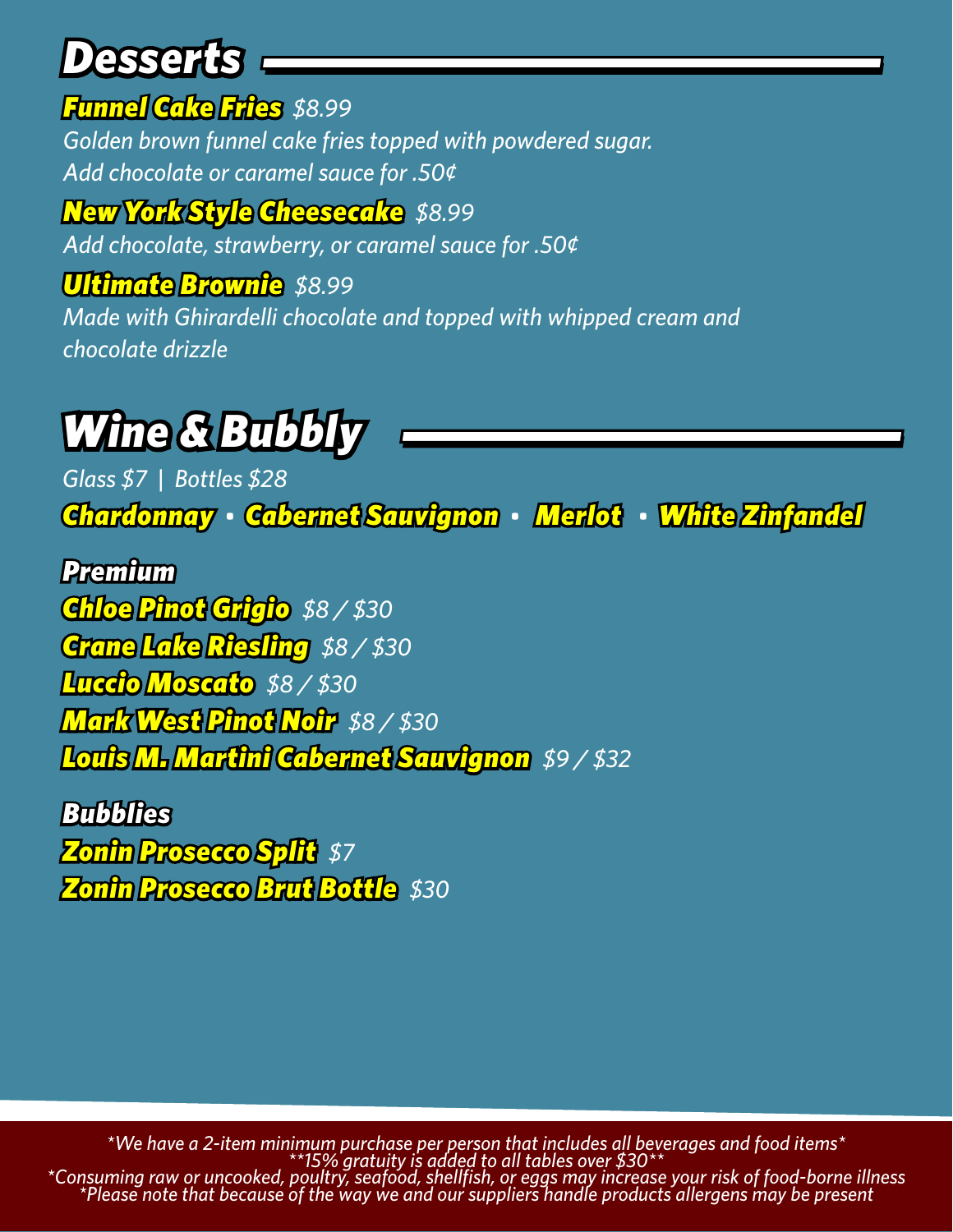### *Beverages*

*Coke \$4 Diet Coke \$4 Sprite \$4 Ginger Ale \$4 Souvenir glass includes FREE soft drink refills all night! \$8 Red Bull \$5 | Bottle Water \$3 | Coffee \$3 | Hot Tea \$3 Lemonade \$4 Mellow Yellow \$4 Gold Peak Unsweetened Tea \$4 Cherry Coke \$4*

## *Domestic Bottles*

*\$4.25 each*

*Budweiser Bud Light Busch Light*  *Michelob Ultra Michelob Golden Light O'Douls* 

## *Premium & Import Bottles*

*\$5.25 each Amber Bock Corona Boulevard Wheat*

*Bud Light Lime Bud Light Seltzer*

## *IPA & Specialty Bottles*

*\$6.25 each Angry Orchard Exile Ruthie Stella Artois Sam Adams*

*Hazy Little Thing IPA Sam Adams Seasonal Stone IPA*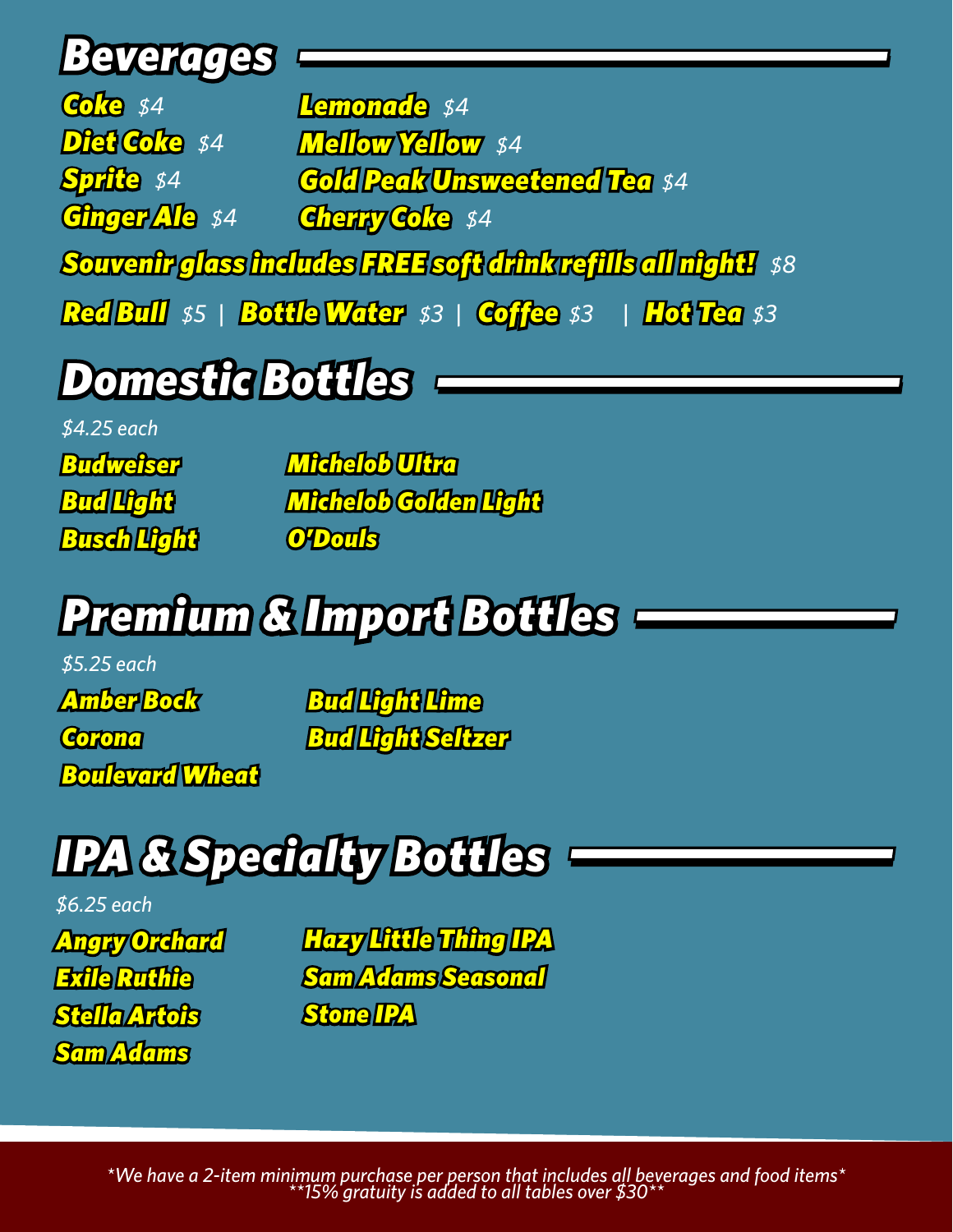# *Specialty Drinks*

*\$10 includes Souvenir Glass! Funny Bone Long Island Rum, Gin, Vodka, Triple Sec, Sour & Coke Rubber Chicken Coconut Rum, Rum, Blue Curacao, Pineapple & Sour Green Room Vodka, Melon Liqueur & OJ Banana Peel*

*Banana Liqueur, Crème De Cacao & Cream*

*Open Mic Southern Comfort, Vodka, Amaretto, Triple Sec & Pineapple Juice*

*Punch Line Coconut Rum, Apricot Brandy, Banana Liqueur, OJ & Grenadine*

### *Martinis*

*\$8*

*Lemon Drop Citrus Vodka, Triple Sec, Sour with a Sugar Rim*

*Chocolate VanillaVodka, Crème de Cacao & Cream*

*Grape Cosmo Grape Vodka, Grape Pucker, Triple Sec & Cranberry*

*Vampire Blue UV Vodka, Raspberry Liqueur & Cranberry*

*Dutch Apple Citrus Vodka, Apple Pucker & Sour*

*\*We have a 2-item minimum purchase per person that includes all beverages and food items\* \*\*15% gratuity is added to all tables over \$30\*\**